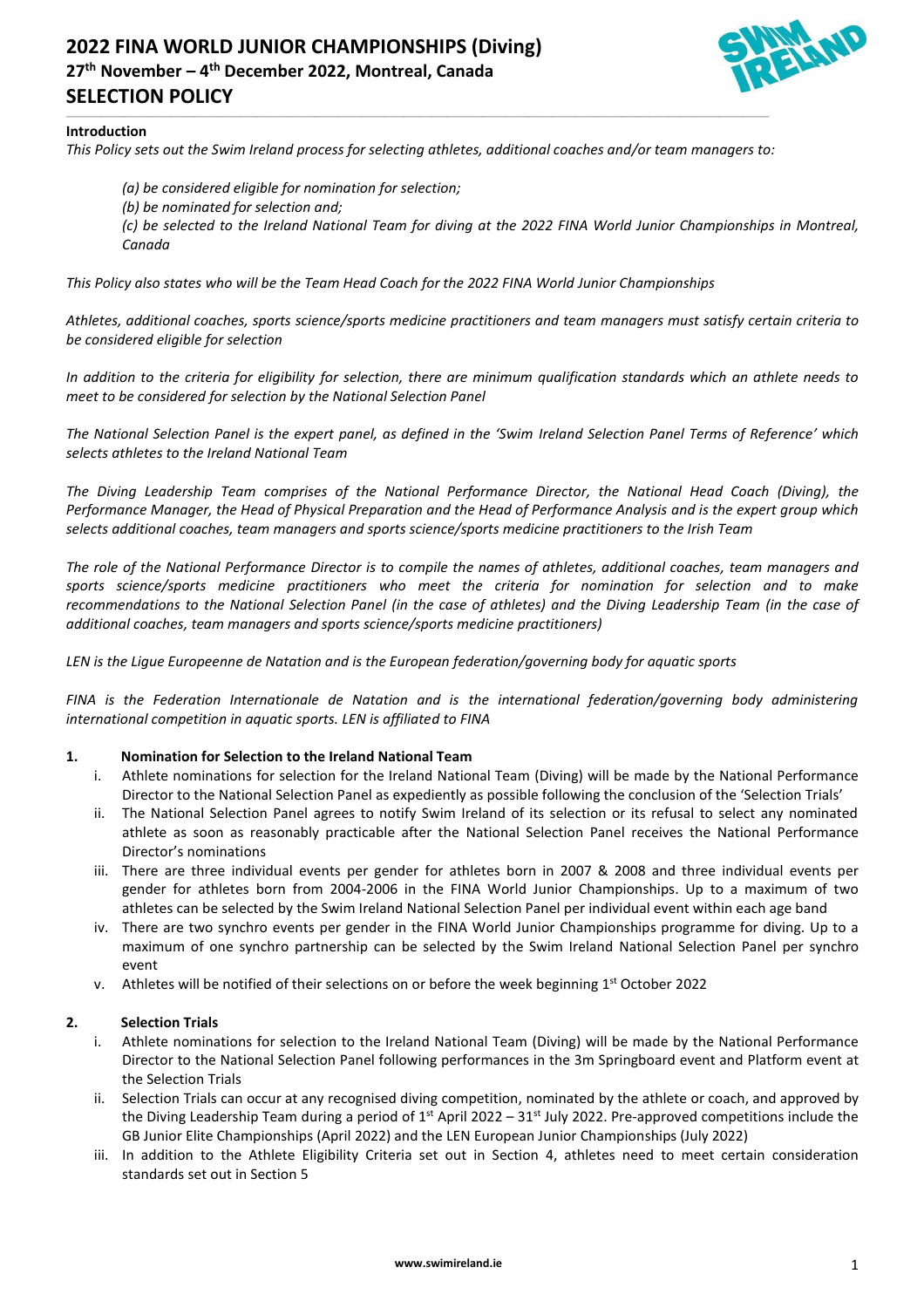

## **3. Team Size**

i. Up to a maximum of four athletes will be selected for the 2022 FINA World Junior Championships in Montreal, Canada

\_\_\_\_\_\_\_\_\_\_\_\_\_\_\_\_\_\_\_\_\_\_\_\_\_\_\_\_\_\_\_\_\_\_\_\_\_\_\_\_\_\_\_\_\_\_\_\_\_\_\_\_\_\_\_\_\_\_\_\_\_\_\_\_\_\_\_\_\_\_\_\_\_\_\_\_\_\_\_\_\_\_\_\_\_\_\_\_\_\_\_\_\_\_\_\_\_\_\_\_\_\_\_\_\_\_\_\_\_\_\_\_\_\_\_\_\_\_\_\_\_\_\_\_\_\_\_\_\_\_\_\_\_\_\_\_\_\_\_\_\_\_\_\_\_\_\_\_\_\_\_\_\_\_\_\_\_\_\_\_\_\_\_\_\_\_\_\_\_\_\_\_\_\_\_\_\_\_\_\_\_

ii. There is no obligation on the National Selection Panel to select four athletes and the total Team size will be subject to available funding and will be determined by the National Performance Director and validated by the National Selection Panel

## **4. Athlete Eligibility**

At the time that the National Performance Director is nominating athletes for selection to the National Selection Panel, athletes must meet the following criteria to be considered to be eligible for selection:

- i. Be an athlete born in the period 2004-2008 inclusive;
- ii. Be an Irish citizen and hold an Irish passport at the time of entries being submitted to FINA;
- iii. Be eligible to represent Ireland as per FINA General Rules 1 & 2 (GR 1 & 2);
- iv. Be a registered Swim Ireland member for the 2022-2023 season;
- v. Be in good standing with Swim Ireland;
- vi. Be available to fulfil all of the Ireland National Team obligations;
- vii. Comply with the statements and expectations of the Swim Ireland 'On This Performance Team' booklet;
- viii. Not be the subject of an anti-doping ban, a doping violation and/or a pending doping violation;
- ix. Comply with any FINA and LEN eligibility criteria and/or requirements. Swim Ireland, in consultation with FINA and LEN, will decide on any question of eligibility (having regard to all eligibility criteria set by Swim Ireland, FINA and LEN) with the Swim Ireland decision being final

## **5. Athlete Selections (Individual Events)**

i. To be considered for selection to the Ireland National Team via an individual event/s, athletes must record a score, in a 3m Springboard event or a Platform event, at the Selection Trials equal to or better than an individual event Consideration Standard detailed in Table 1, where all rounds of competition (heat, semi-final and/or final) are seen as having equal consideration status

| Table 1             |                            |                       |
|---------------------|----------------------------|-----------------------|
| <b>MALE GROUP B</b> |                            | <b>FEMALE GROUP B</b> |
| Born 2007-2008      | Event                      | Born 2007-2008        |
| Consideration       |                            | Consideration         |
| <b>Score</b>        |                            | <b>Score</b>          |
| 384                 | 3 <sub>m</sub> Springboard | 313                   |
| 346                 | 10m Platform               | 274                   |
| <b>MALE GROUP A</b> | Event                      | <b>FEMALE GROUP A</b> |
| Born 2004-2006      |                            | Born 2004-2006        |
| Consideration       |                            | Consideration         |
| <b>Score</b>        |                            | <b>Score</b>          |
| 485                 | 3m Springboard             | 381                   |
| 423                 | 10m Platform               | 360                   |

### **6. Athlete Selections (Synchro Events)**

i. To be considered for selection to the Ireland National Team for a synchro event/s, athletes will have been nominated for selection to the Team via Section 5

## **7. Athlete Selection Procedure**

- i. At the conclusion of the Selection Trials, those athletes who have achieved the criteria requirements outlined in Section 4 and Section 5 will be considered eligible for nomination to the National Selection Panel by the National Performance Director
- Subject to National Performance Director discretion, any athlete selected via an individual event by the National Selection Panel may also be considered for additional individual event selections if:
	- the Ireland National Team do not already have two athletes qualified for the individual event in question via Section 4
	- it is believed that such a selection/s will complement and/or augment their performance in the individual event/s for which the athlete was originally selected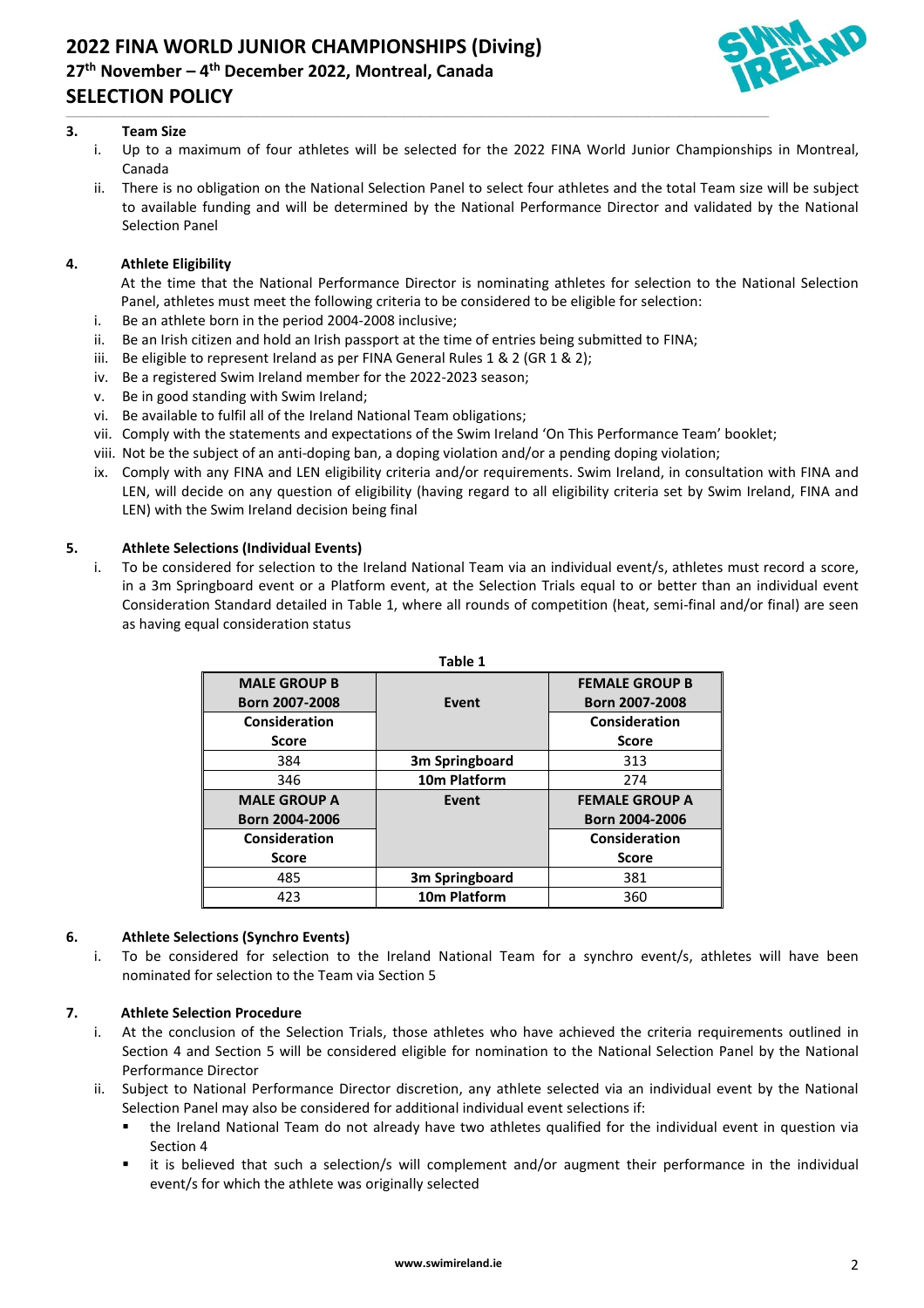

- vi. Subject to National Performance Director discretion, athletes selected for individual events may also be selected to synchro events
- vii. The decision of the National Selection Panel shall be subject to an Appeals Process (Section 22)

\_\_\_\_\_\_\_\_\_\_\_\_\_\_\_\_\_\_\_\_\_\_\_\_\_\_\_\_\_\_\_\_\_\_\_\_\_\_\_\_\_\_\_\_\_\_\_\_\_\_\_\_\_\_\_\_\_\_\_\_\_\_\_\_\_\_\_\_\_\_\_\_\_\_\_\_\_\_\_\_\_\_\_\_\_\_\_\_\_\_\_\_\_\_\_\_\_\_\_\_\_\_\_\_\_\_\_\_\_\_\_\_\_\_\_\_\_\_\_\_\_\_\_\_\_\_\_\_\_\_\_\_\_\_\_\_\_\_\_\_\_\_\_\_\_\_\_\_\_\_\_\_\_\_\_\_\_\_\_\_\_\_\_\_\_\_\_\_\_\_\_\_\_\_\_\_\_\_\_\_\_

### **8. Team Head Coach**

i. The Head Coach for the Ireland National Team (Diving) at the 2022 FINA World Championships will be the National Head Coach (Diving)

#### **9. Team Coach Eligibility**

Depending on the size of the Ireland National Team (Diving), any coach to be considered eligible for selection by the Diving Leadership Team must meet the following criteria:

- i. Be a registered Swim Ireland member for the 2022-2023 season;
- ii. Be in good standing with Swim Ireland;
- iii. Be holders of the Swim Ireland Level 3 Coaching Certificate or international equivalent or be enrolled on a Level 3 Coaches Course at the time of selection;
- iv. Be available to fulfil the obligations of the Ireland National Team;
- v. Comply with the statements and expectations of the Swim Ireland 'On This Performance Team' booklet

#### **10. Team Coach Selection Procedure**

- ii. Subject to coaches meeting the criteria as set out in Section 9, one or more additional coaches to that of the Head Coach may be jointly recommended by the National Performance Director and the National Head Coach (Diving) and where so recommended, may be selected by the Diving Leadership Team
- iii. National Team Coaches may be selected in an offsite (Holding Camp only), onsite (FINA World Junior Championships) and/or combined (Holding Camp and FINA World Junior Championships) role and such selections will be reflective of the Team size, the needs of the individual athletes and/or synchro partnerships selected, as well as considering the optimum balance of the Team as a whole. As such, an additional Team Coach may not be required/selected

#### **11. Team Manager Eligibility**

Depending on the size of the Ireland National Team (Diving), any team manager to be considered eligible for selection by the Diving Leadership Team must meet the following criteria:

- i. Be a registered Swim Ireland member for the 2022-2023 season;
- ii. Be in good standing with Swim Ireland;
- iii. Be a full-time resident within Ireland;
- iv. Be holders of the Swim Ireland Level 2 Team Management Certificate or international equivalent;
- v. Be available to fulfil the obligations of the Ireland National Team;
- vi. Other than in exceptional circumstances, team managers will not be the parent or guardian of an athlete member of the Team;
- vii. Comply with the statements and expectations of the Swim Ireland 'On This Performance Team' booklet

#### **12. Team Manager Selection Procedure**

- i. Subject to the team manager meeting the criteria as set out in Section 11, the team manager may be jointly recommended by the National Performance Director and the National Head Coach (Diving) and where so recommended, may be selected by the Diving Leadership Team
- ii. Team managers may be selected in an offsite (Holding Camp only), onsite (FINA World Junior Championships) and/or combined (Holding Camp and FINA World Junior Championships) role and such selections will be reflective of the Team size, the needs, age and gender balance of the individual athletes and/or synchro partnerships selected, as well as considering the optimum balance of the Team as a whole. As such, a team manager may not be required/selected

### **13. Sports Science/Sports Medicine Practitioner Eligibility**

Depending on the size of the Ireland National Team (Diving), any sports science/sports medicine practitioner to be considered eligible for selection by the Diving Leadership Team must meet the following criteria:

- i. Be in good standing with Swim Ireland;
- ii. Be holders of an appropriate and recognised qualification for the position of appointment;
- iii. Be available to fulfil the obligations of the Ireland National Team;
- iv. Comply with the statements and expectations of the Swim Ireland 'On This Performance Team' booklet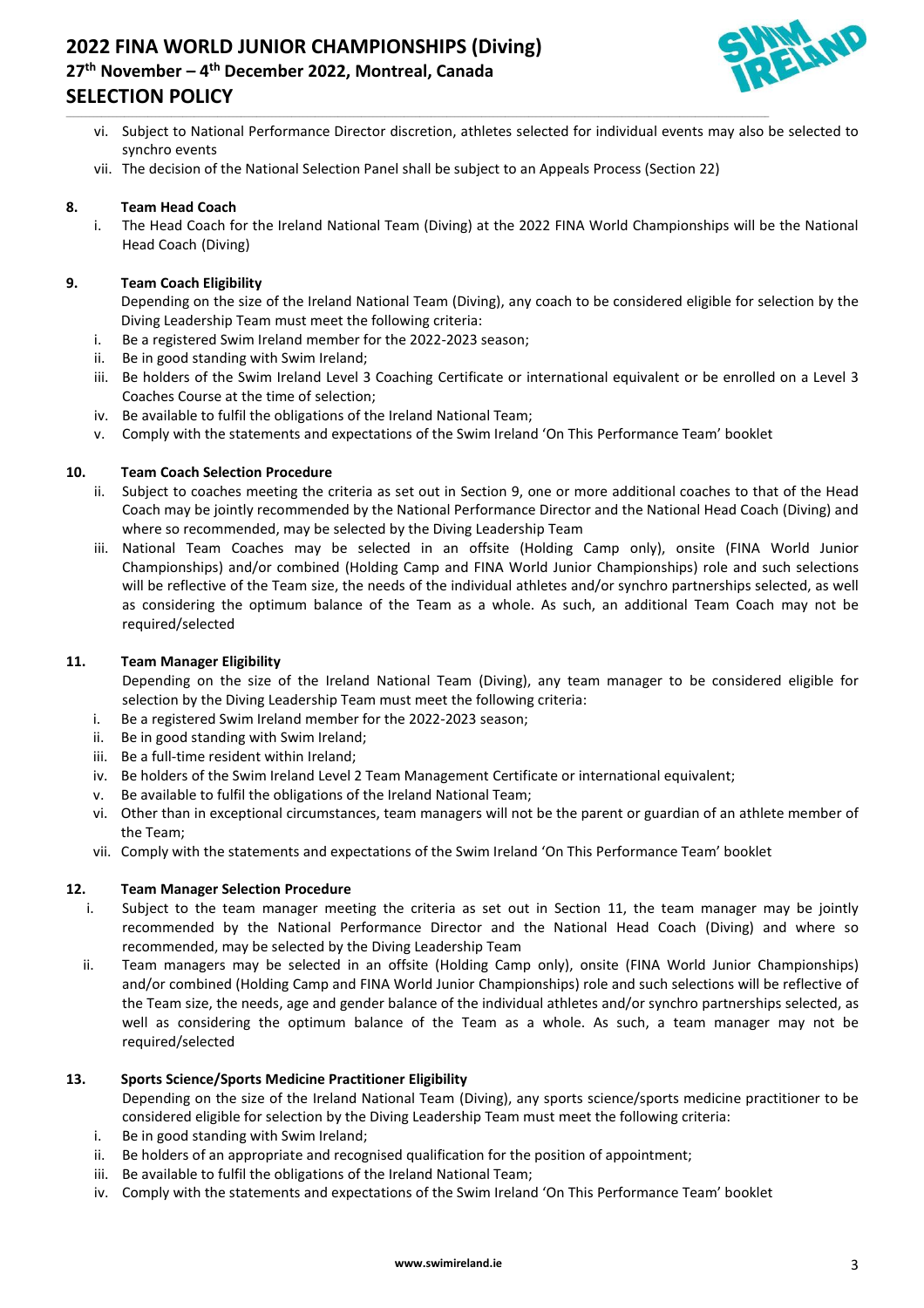# **2022 FINA WORLD JUNIOR CHAMPIONSHIPS (Diving) 27th November – 4 th December 2022, Montreal, Canada SELECTION POLICY**



## **14. Sports Science/Sports Medicine Practitioner Selection Procedure**

i. Subject to a sports science/sports medicine practitioner meeting the criteria as set out in Section 13, a sports science/sports medicine practitioner may be jointly recommended by the National Performance Director and the National Head Coach (Diving) and where so recommended, may be selected by the Diving Leadership Team

\_\_\_\_\_\_\_\_\_\_\_\_\_\_\_\_\_\_\_\_\_\_\_\_\_\_\_\_\_\_\_\_\_\_\_\_\_\_\_\_\_\_\_\_\_\_\_\_\_\_\_\_\_\_\_\_\_\_\_\_\_\_\_\_\_\_\_\_\_\_\_\_\_\_\_\_\_\_\_\_\_\_\_\_\_\_\_\_\_\_\_\_\_\_\_\_\_\_\_\_\_\_\_\_\_\_\_\_\_\_\_\_\_\_\_\_\_\_\_\_\_\_\_\_\_\_\_\_\_\_\_\_\_\_\_\_\_\_\_\_\_\_\_\_\_\_\_\_\_\_\_\_\_\_\_\_\_\_\_\_\_\_\_\_\_\_\_\_\_\_\_\_\_\_\_\_\_\_\_\_\_

ii. Sports science/sports medicine practitioners may be selected in an offsite (Holding Camp only), onsite (FINA World Junior Championships) and/or combined (Holding Camp and FINA World Junior Championships) role and such selections will be reflective of the Team size and the needs of the individual athletes and/or synchro partnerships selected. As such, sports science/sports medicine practitioners may not be required/selected

## **15. Ireland National Team (Diving) Obligations**

Swim Ireland will publish a suite of obligations which must be agreed to by any athlete, team coach, team manager or and sports science/sports medicine practitioner who has been selected to represent the Ireland National Team (Diving) at the 2022 FINA World Junior Championships. In addition to such obligations, Swim Ireland oblige all athletes selected to:

- i. Complete, sign and comply with the Swim Ireland National Team Code of Conduct
- ii. Complete a Swim Ireland Medical Form prior to competing at the 2022 LEN European Junior Championships
- iii. Commit to the values of the Swim Ireland National Programme Athlete Charter
- iv. Abide by the Uniform Policy, the Media Policy, the Appearances Policy, the Betting, Gambling & Integrity Policy and the Sports Supplements Policy of the Swim Ireland National Team
- v. Comply with Swim Ireland and FINA swimwear regulations
- vi. Adhere to all prescribed travel arrangements which might involve different travel dates to other members of the Team
- vii. Make themselves available for all Ireland National Team activities designated by the National Head Coach (Diving) (including, but not limited to, preparation camps and a holding camp). No Ireland National Team member will be allowed to leave a National Team camp or undertake any activities that are not directly relevant to the National Team camp, including any external media, sponsor or social activities. Failure to attend the required activities could result in an athlete being de-selected. Under exceptional circumstances, written approval to be excluded from activities can be given by the National Head Coach (Diving)
- viii. Selected athletes, team coaches, team managers and sports science/sports medicine practitioners agree not to disclose any selected name to the press or any other media (including their own social media) until Swim Ireland have themselves announced this to the press and other media

### **16. Team Uniform/Kit**

i. All Team uniform and kit (including competition suits) will be provided for and to the Team by Swim Ireland

## **17. Competitive Readiness**

'Competitive Readiness' means the combined professional opinion of the National Performance Director and the National Head Coach (Diving) following advice, where necessary, from a member/s of the Sport Ireland Institute Medical Team as to the ability of an athlete who has been selected to represent the Ireland National Team (Diving) at the 2022 FINA World Junior Championships to achieve an equal or superior performance in their selected event(s) over their performance achieved to qualify for selection

- i. Athletes who, in the opinion of the National Performance Director and the National Head Coach (Diving), do not remain Competitively Ready by reason of lack of fitness, injury, illness, application to training, performance behaviour or other reasons, may be removed from the Ireland National Team (Diving)
- ii. Athletes and their home programme coaches shall immediately report any injury, illness, change in training, change in application to training and/or performance behaviour, that could affect their ability to compete at their highest level at the 2022 FINA World Junior Championships, to the National Performance Director and the National Head Coach (Diving) in writing, via e-mail
- iii. In the case of lack of fitness, injury, or illness, it shall be necessary for the National Performance Director and the National Head Coach (Diving) to consider recommendations made by a member/s of the Sport Ireland Institute Medical Team
- iv. In the case of application to training, or performance behaviour or other reasons, it shall not be necessary for the National Performance Director and the National Head Coach (Diving) to seek recommendations from a member/s of the Sport Ireland Institute Medical Team
- v. In the case of lack of fitness, injury or illness, such athletes may be subject to a 'Proof of Readiness Test' to be determined by the National Performance Director, the National Head Coach (Diving) and an appropriate member/s of the Sport Ireland Institute Medical Team. The Proof of Readiness test will consist of a controlled performance such as a competition or an observed test